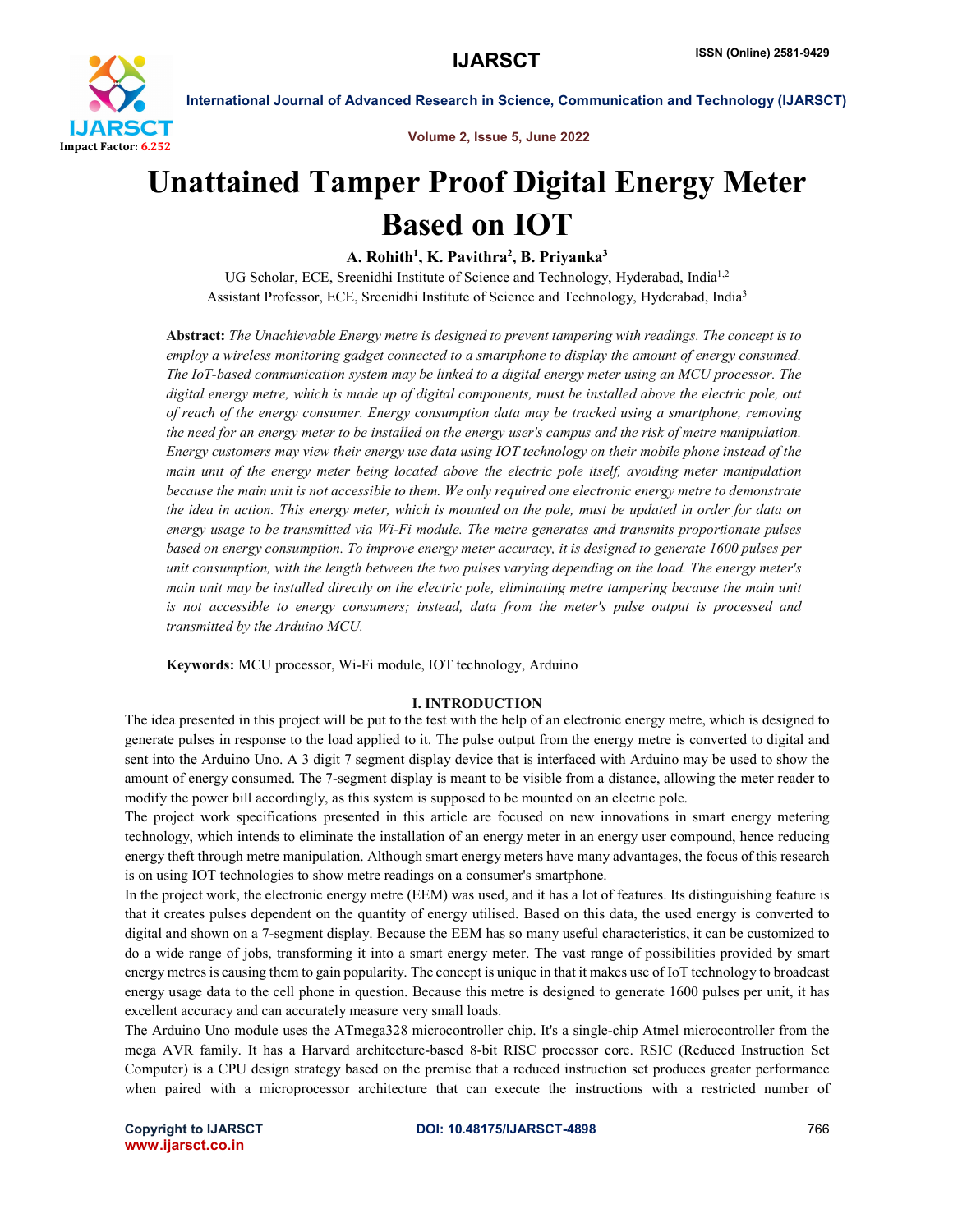

### Volume 2, Issue 5, June 2022

microprocessor cycles per instruction. RISC is used in portable devices because of its power efficiency. The RISC architecture is a microprocessor architecture.

The ATmega-328 can handle data up to 8 bits and has 32KB of internal memory. It also has a 1Kb EEPROM (Electrically Erasable Programmable Read Only Memory), which ensures that the particular data saved in the EEPROM is not overwritten in the event of a power outage. PWM, Built-in-with-ADC, and other ideas

It features 11 GPIO pins as well as an analogue input. These gadgets use the 2.4GHz band to communicate at a distance of up to 150 feet. The next chapters offer a full explanation of this gadget.

### II. CIRCUIT DESCRIPTION

We have a circuit built for the given project. Initially the lamp/bulb, which is connected for power generation will glow and the output of this is fed to the electronic energy meter through a connection wire. The Output of the energy meter circuit is connected to the pulse shaping circuit. The calibration of this circuit is 1600 pulses per unit energy consumption. The electric pulses then converts to light pulses. The light pulses are connected to clock pulses using LDR. These Clock pulses are created using 555 timer IC. The output of energy metering circuit is fed to the bridge rectifier to convert the ac current to dc current .Low power transistors are used in the switching circuit to provide dc voltage to the light source .Then the generated pulses are sent to the Arduino uno board pins accordingly to the circuit like connected to the  $2<sup>nd</sup>$  pin of Arduino.

All the software necessary to operate the project is done by Arduino mainly, the programming is carried out there. From here the output pins 3,4,5 are connected to the 7 segment display to display the energy consumed in watts. And also TX ,RX pins of Arduino are connected to the ESP8266 Wifi Module .This Wifi Module helps in connecting with the mobile with the help of an application .ESP8266 gives access to the wifi network thus sending the data across the IOT platform within seconds. In this way ,the circuit arrangement is done.



IOT based unattained tamper proof digital energy meter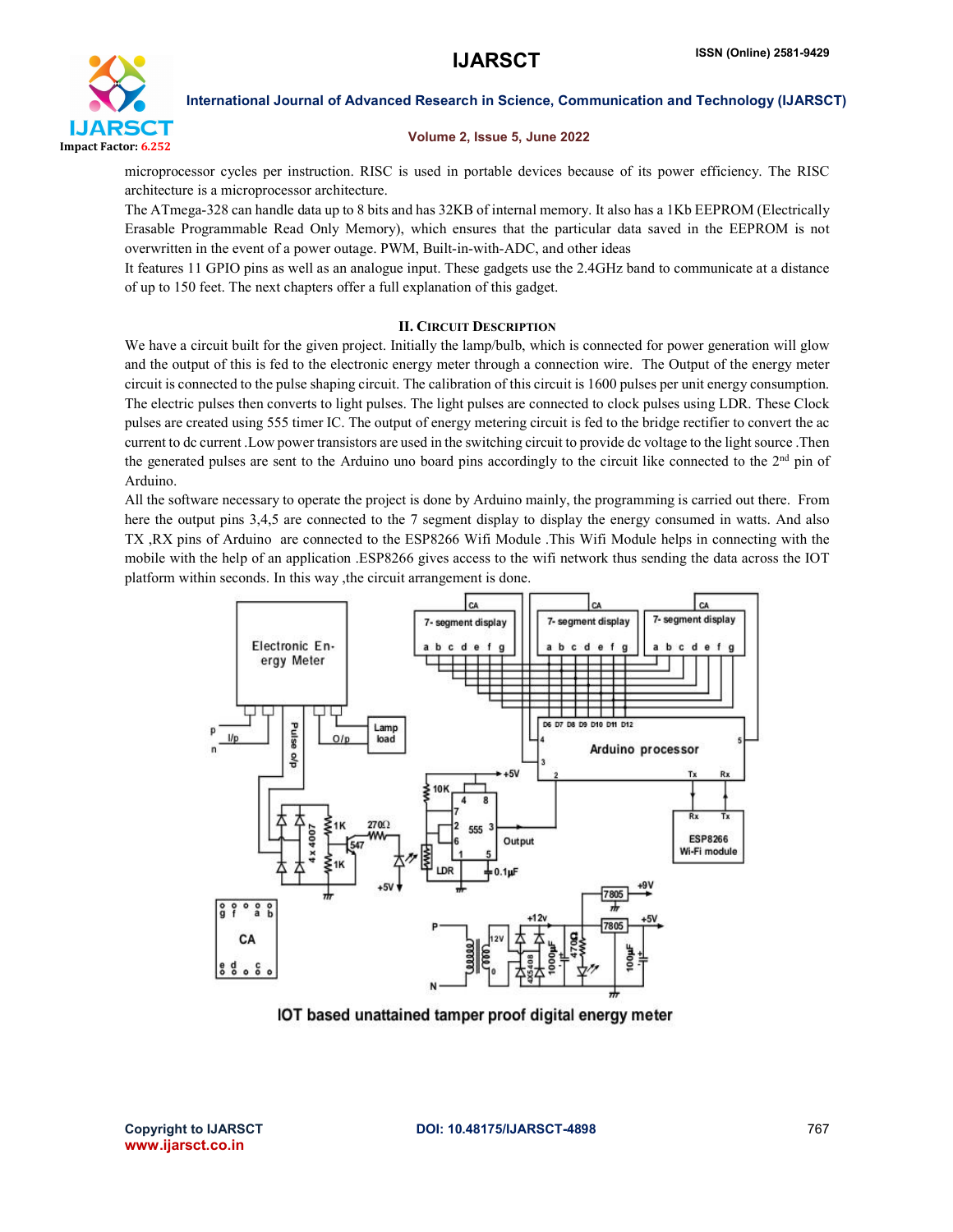

### Volume 2, Issue 5, June 2022

### III. HARDWARE DETAILS

### 3.1 Digital Electric Meter

The meter which contains an led/ lcd display which displays the readings of the electricity/ power consumption is simply called a digital electronic meter. The digital readings of the electronic appliances which are connected to the meter are displayed accordingly. There are two types of digital meters i.e., analog multimeter and digital multimeter, however both differ from each other in various parameters. Digital meters are the best choice for a signal which varies slightly over a large distance and we can obtain accurate readings from these meters. It has an electronic/ digital display which shows 5 digits then a decimal point, followed by some numbers.



Fig. Digital Electric Meter

### 3.2 Arduino Uno Board

Arduino is an open source microcontroller based on Atmega 328P.It has a set of digital input/ output pins that are interfaced with Arduino. This Board can be programmed with Arduino software. It has a USB connection that can be used for power supply as well it acts as a serial connector b/w computer and Arduino board. It has a capability of handling constant voltage upto 5V.It has a specific importance in the implementation of electronic projects.



Fig. Arduino Uno Board

### 3.3 7-Segment Display

It is an electronic device that displays the readings in the form of digits. It can also display information in the form of images, text etc. It has applications in digital clocks, calculators, digital meters, and other electronic appliances where the information is displayed in the form of decimal digits.

www.ijarsct.co.in

Copyright to IJARSCT **DOI: 10.48175/IJARSCT-4898** 768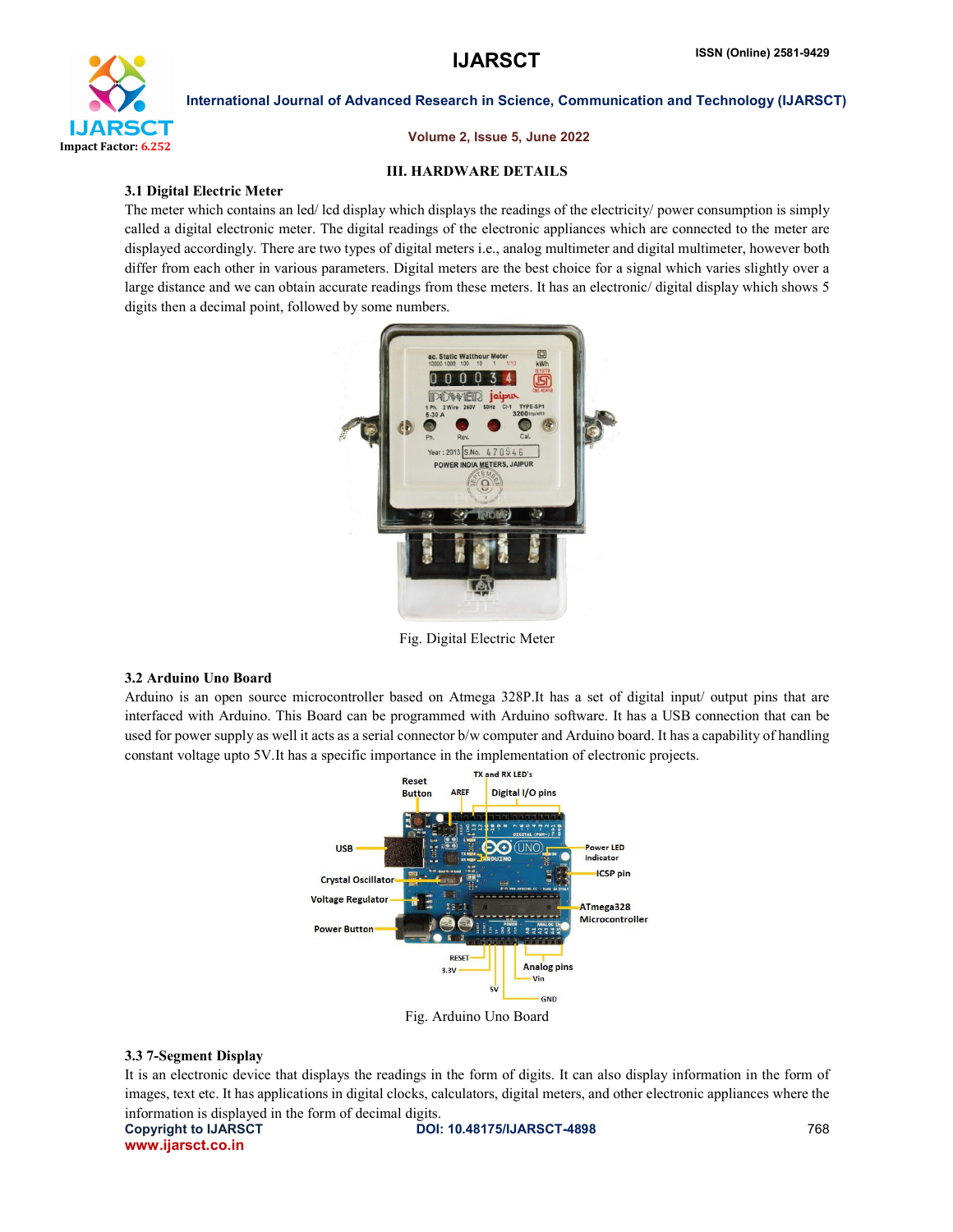

### Volume 2, Issue 5, June 2022



Fig.7- Segment Display

### 3.4 ESP- 8266 WIFI Module

It is an electronic module that can be connected to the microcontroller board for gaining access to the wifi network. It can be stand alone or can be connected to Arduino etc boards. This is a low cost, high performance , low power consumption, easy to programmable device. For connection with the mobile we need to connect it with this module for accessing the data over platforms like IOT.



Fig. Esp- 8266 Wifi Module

### 3.5 Transformer

It is an electronic device that transfers electric energy from one electric circuit to another or to multiple circuits. It works based on the principle of electromagnetic induction. The magnetic force in the primary coil varies due to the current that is received by the transformer and then it in turn induces an electromagnetic force in the secondary coil. Transformers can be step-up or step-down to increase/ decrease the voltage levels respectively.



Fig. Transformer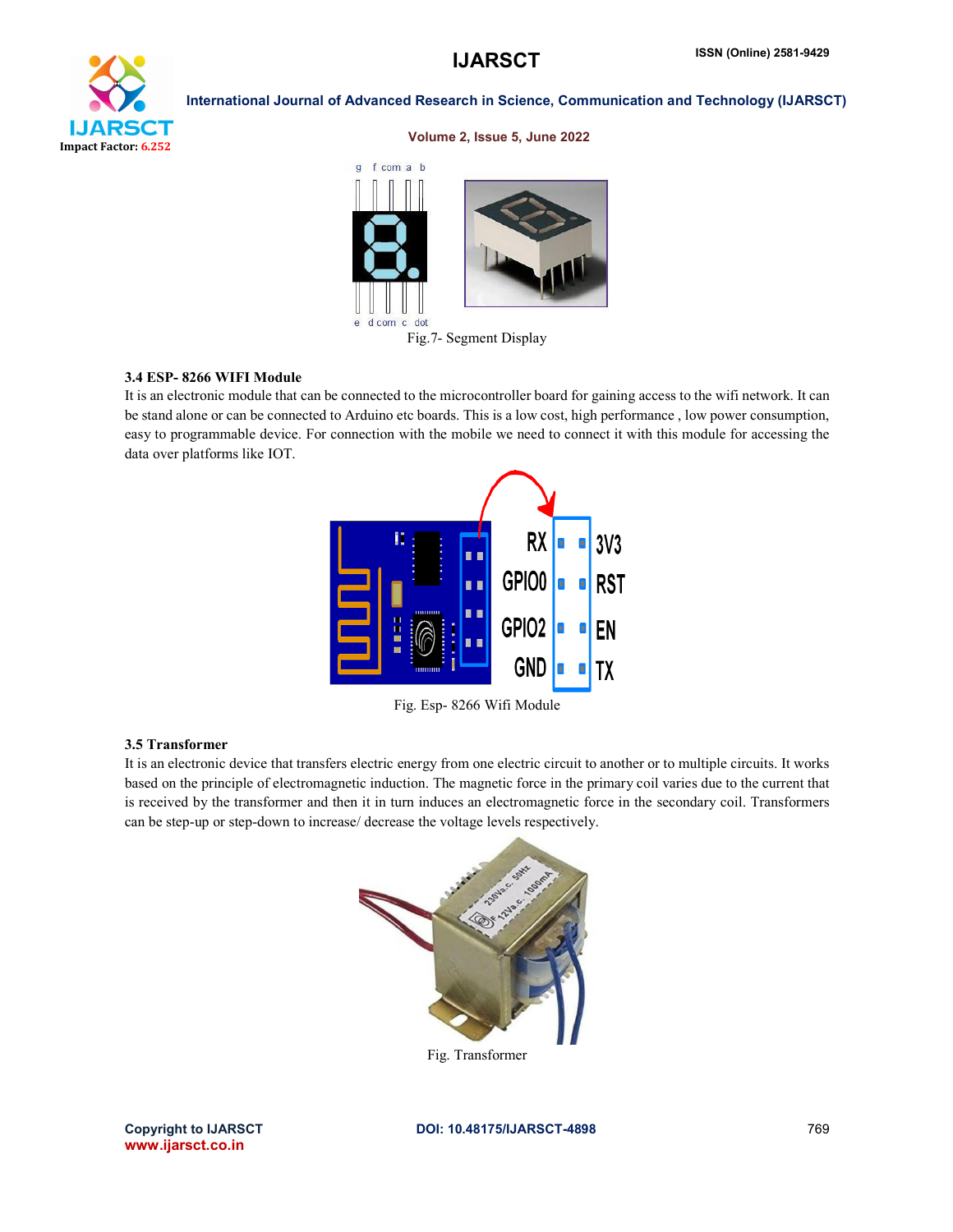

### Volume 2, Issue 5, June 2022

# 3.6 555 –IC Timer:

The 555 timer IC is an integrated circuit (chip) used in a variety of timer, delay, pulse generation, and oscillator applications. Derivatives provide two (556) or four (558) timing circuits in one package.The working principle of the 555 timer is by considering the block diagram of the 555 timer IC. The first comparator has threshold input to pin 6 and control inputs for pin 5.

### IV. COMPONENT CONNECTIONS



Fig. Sample Diagram

V. RESULTS



Fig (a) : Here are the connections of all the hardware material at one point. So By giving the load with the help of a bulb the process begins.

www.ijarsct.co.in

### Copyright to IJARSCT **DOI: 10.48175/IJARSCT-4898** 770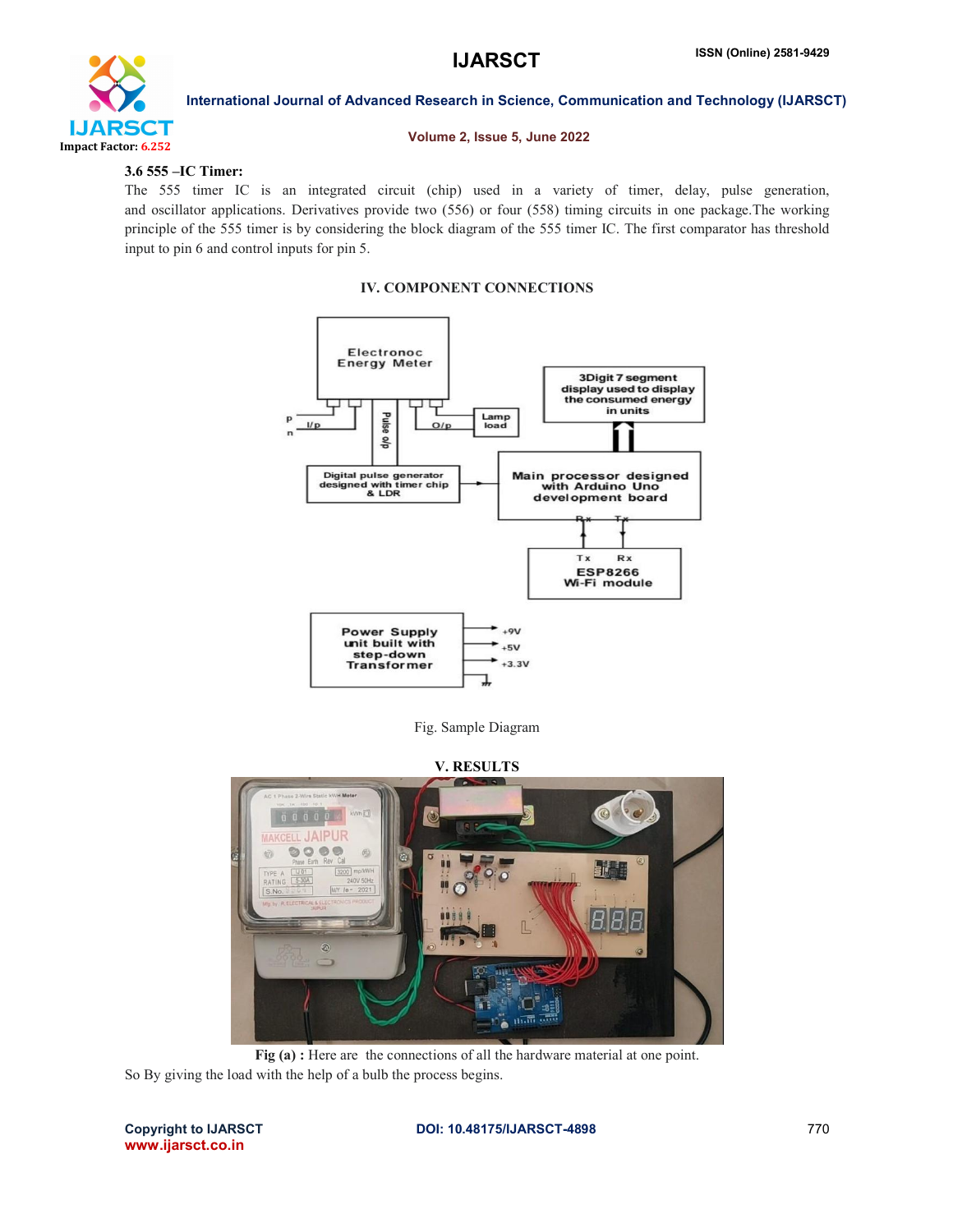# Impact Factor: 6.252

# International Journal of Advanced Research in Science, Communication and Technology (IJARSCT)

### Volume 2, Issue 5, June 2022



Fig (b) : So by the bulb it transfers the energy to the voltage meter and then it travels to 7-Segment Display through the Arduino Uno.

### VI. ADVANTAGES

- 1. The meter is designed to generate pulses based on the amount of energy spent, allowing data to be saved and displayed in digital systems, or data to be communicated if necessary.
- 2. The meter's resolution is quite high, allowing it to correctly measure low levels as well.
- 3. The system is set up in such a way that energy theft is effectively avoided (totally tamper proof).
- 4. Human mistakes can be removed thanks to the digitized display.
- 5. Finally, electronic meters offer a variety of innovative capabilities, such as prepaid metering and remote metering, that can help the utility become more efficient.

### VII. DISADVANTAGES

The main downside of the method is that it requires a small amount of extra electric energy due to the additional electrical hardware needed.

### VIII. CONCLUSION

The project work on the "IOT based unattained tamper resistant energy meter" was finished successfully, and a prototype module was built for demonstration purposes, With good results, which is extremely near to the original operating system. The concept of a smart energy meter is a new trend in technology, and a wide range of smart systems with various features are being developed. However, the system designed with IOT technology offers unique features, such as the ability to install the energy meter directly on the electric pole, where it cannot be tampered with in any way because it is not accessible to the energy user.

Many more functionalities, such as identifying tampered energy meters, monitoring line voltage and load current, and so on, may be monitored remotely using the same network because the system uses IOT technology. If necessary, the user can turn off the power to the house from the same phone, and many other capabilities can be added to the system. Power theft may be completely eliminated by installing these types of smart energy meters throughout the home and industrial sectors for the benefit of energy users, saving the electricity department a significant amount of money.